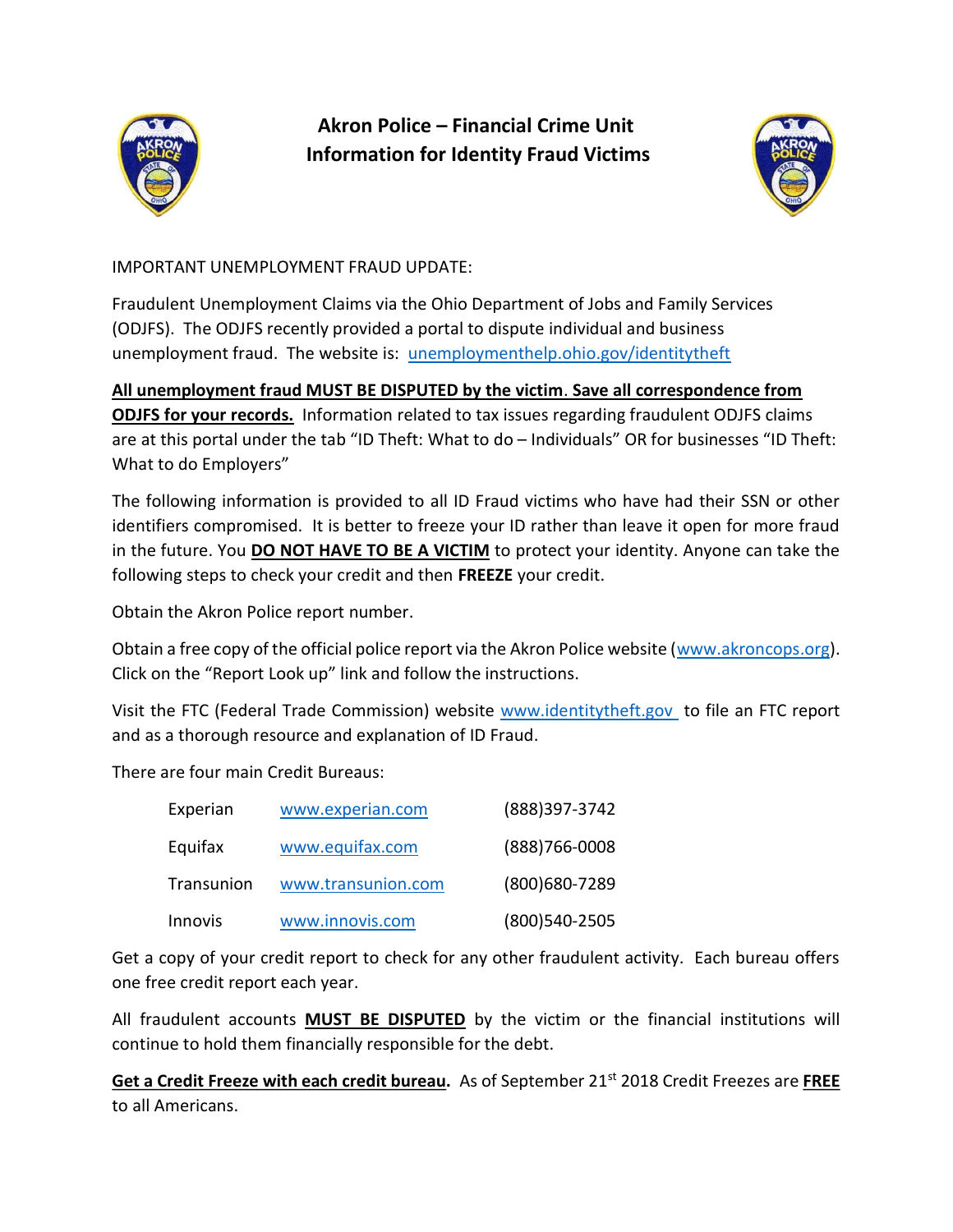What is a Credit Freeze? Essentially you are locking down your credit history with each bureau. To obtain any new credit (credit cards, loans, etc.) you will need to pre-authorize the release of your information to the specific company you are attempting to get credit.

Obtain a Credit Freeze with National Consumer Telecom & Utilities Exchange (NCTUE). Their website is www.nctue.com/consumers This Company provides credit history information to utility companies, cell phone companies and other similar entities.

It is **NOT** necessary to pay for credit monitoring services once the credit freeze is in place.

Following the advice of getting a credit freeze will lock you down for about 90% of ID Fraud. There are no-reporting financial businesses that do not check a person's credit history; Payday loan and cash advance businesses, buy-here / pay-here car lots are some examples.

These types of accounts would notify you after a loan in your name is delinquent for more than 60 days. You would receive a collection notice and you would simply contact that business and dispute the loan as fraudulent. You would then provide the original police report number and the date the credit freeze was placed on your information.

Victims who have had bank accounts (checking or savings) opened fraudulently in their name or are concerned about this happening can lock their identity similar to a credit freeze via the company Chexsystems. Their website www.chexsystems.com or phone number 800-428-9623.